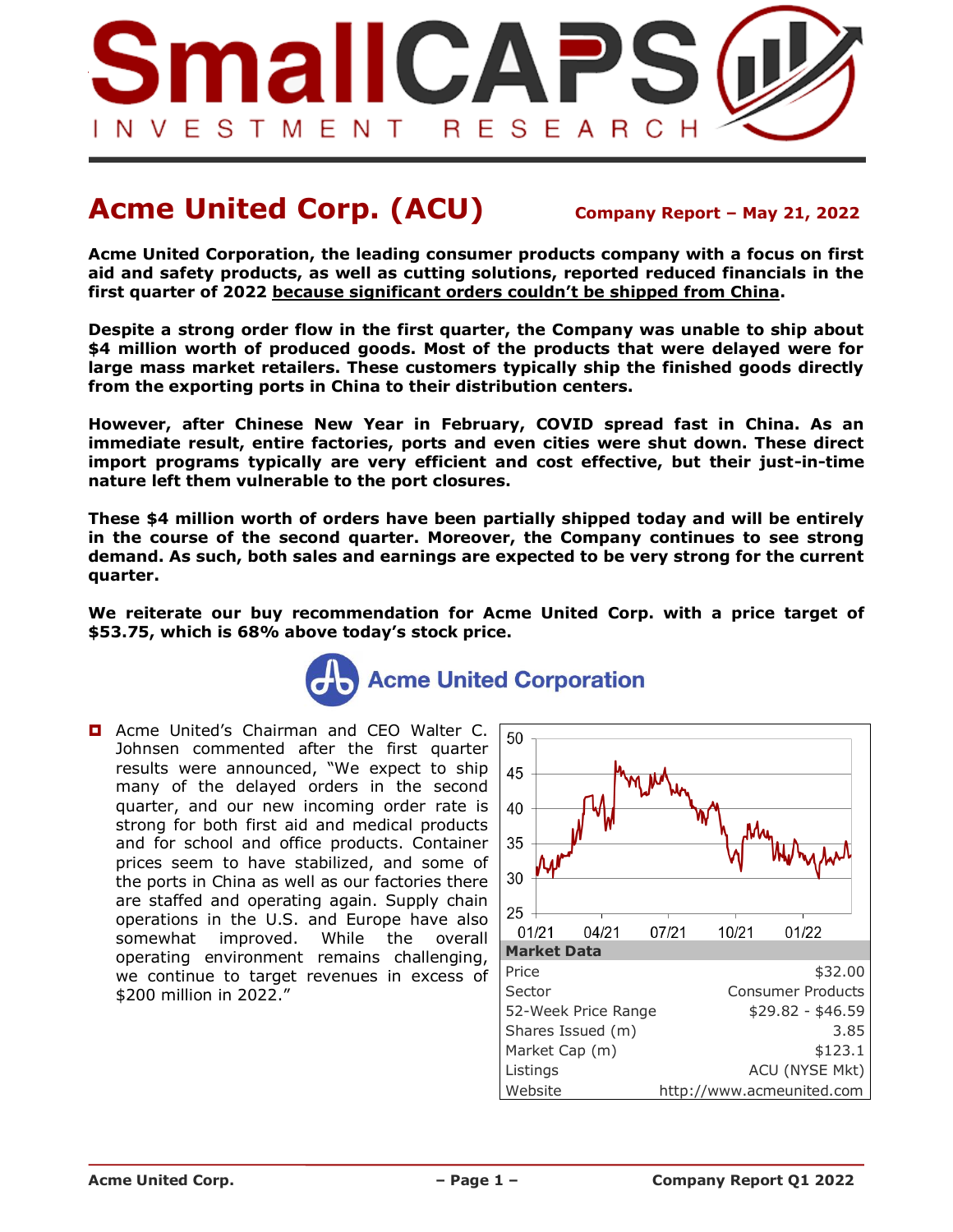### THE COMPANY

Acme United Corporation is a supplier of cutting, measuring and safety products for the school, home, office, outdoors, fishing, hardware, and industrial markets. Its principal products are scissors, rulers, pencil sharpeners, knives and first aid kits.

The Company's products are organized under eleven brands: Westcott, Clauss, Camillus, PhysiciansCare, Pac-Kit, First Aid Only, Cuda, DMT, Spill Magic, First Aid Central, and Med-Nap. Both the number of products offered under these brands, as well as the number of physical and online stores where these products are available, continue to grow.

Acme's quest for innovation is reflected by its on-going goal of generating at least 30% of its sales from products developed in the last 3 years. Therefore, the Company works with new, often proprietary, materials and adds new user-friendly features to existing tools.

The Company's products are available at Staples, Office Depot, Office Max, United Stationers, SP Richards, W.B. Mason, Home Depot, Target, Wal-Mart, Walgreens, Grainger, McMaster Carr, Meijer, Fred Meyer, and many other major chains all over the world. Also online sales are substantial. In fact, Amazon is one of Acme United's most important customers.

Acme United pays a quarterly dividend of 13 cents per share. Traditionally the Company increases the amount by 1 cent every 6 to 8 quarters.

#### Increased Domestic Sourcing

Although 60 percent of Acme's products are still sourced from China, domestic manufacturing is gaining importance. Since 2011, the Company has purchased no less than six North American-based manufacturers.

In 2011, Acme acquired Pac-Kit Safety Equipment Company in Norwalk, Connecticut. In 2014, it purchased First Aid Only in Vancouver, Washington. In 2016, the Company bought Diamond Machining Technology (DMT), which is located in Marlborough, Massachusetts. Early 2017, Spill Magic was acquired, which has facilities in Santa Ana, California and Smyrna, TN. In 2020, Acme acquired First Aid Central and Med-Nap LLC, both manufacturers of first aid supplies and respectively based in Quebec, Canada and Brooksville, Florida.

This way, the Company strategically diversifies its portfolio of sourcing, while reducing its reliance on China.

# BRANDS

**Westcott** began as a ruler company more than 140 years ago. It sells between 60 and 80 million scissors, and between 15 and 18 million rulers annually. It truly is the leading scissors brand in the United States and one of the leading ruler brands in North America.

The Company's infamous grey/yellow Titanium Bonded Non-Stick scissors are known all over the globe. The blades are lightweight, stay sharper longer, and are five times harder than steel. Also, they have a non-stick coating that resists adhesives.

The Westcott scissors business continues to become stronger. In fact, Mr. Johnsen mentioned during a conference call that a large retailer tried a different scissors supplier, but quickly returned to Westcott because sales of the other brand were disappointing. A true validation of the brand.



**The Westcott school and office products brand was again one of the strong contributors to Acme United's fourth quarter Financials.**

Westcott is also known for its line of Safety Cutters. The safer-slicing retractable box cutters with ceramic knives have ergonomic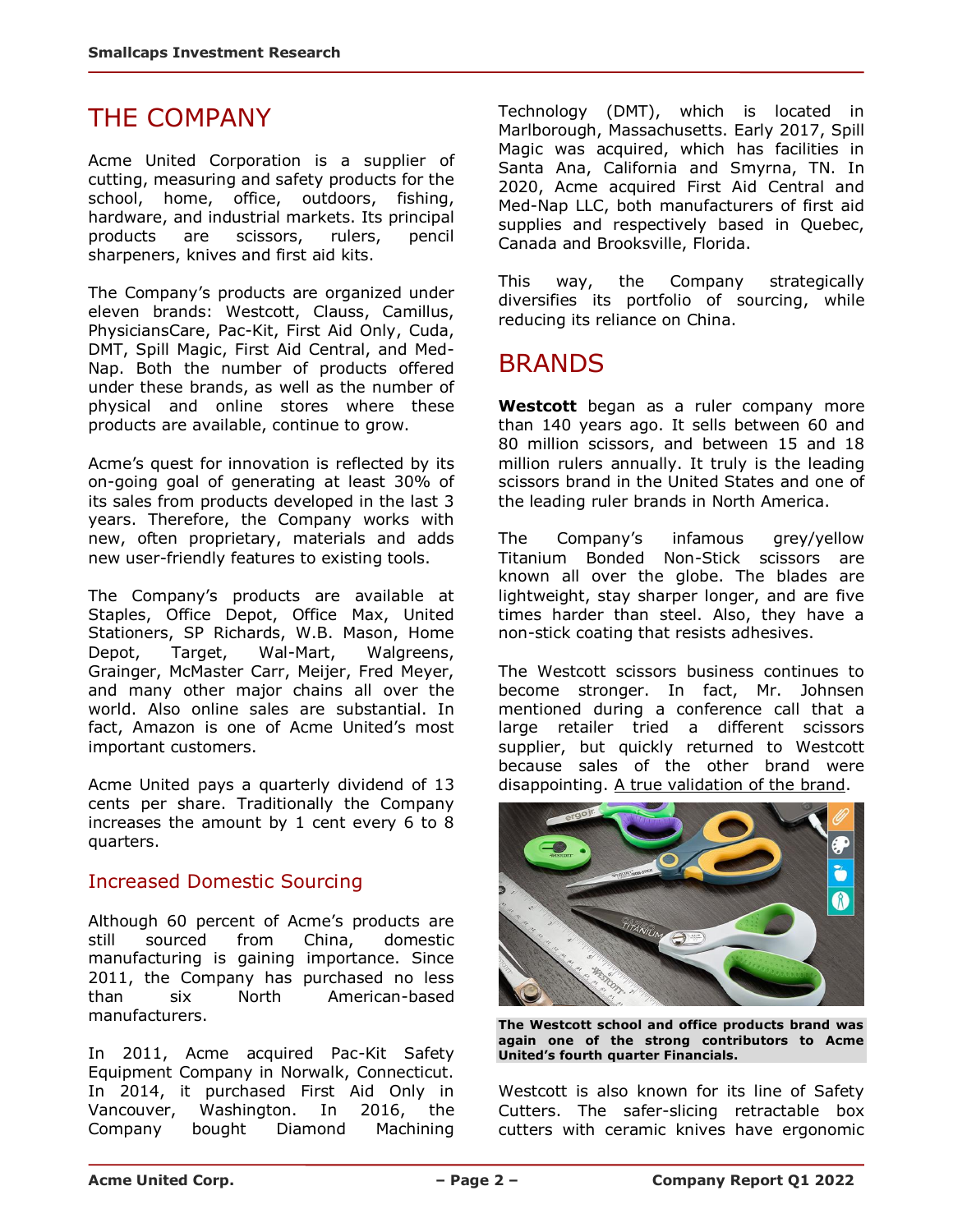improvements so the user can actuate on top or side of the slider. In addition, they are available with replaceable and nonreplaceable blades. Next to being safer, the Slice ceramic blades last up to 11 times longer than metal blades.

In addition, the brand constantly innovates and brings new products to the market. For example, it launched a set of revolutionary glue guns for the craft and DIY markets. These guns have non-stick internal mechanisms so that the glue sticks don't clog up the machines. Also, the tips of the guns have non-stick color changing coatings. When the tip of the gun is hot enough to dispense the glue, it turns red. The red color is also an indication for users not to touch it. When the tip has cooled off, it's blue.

**Camillus** is one of the oldest and best known knife manufacturers in the United States. Since its founding in 1876, Camillus has supplied the world with reliable, innovative and quality-made knives for the hunting, fishing, sporting and tactical markets. More recently, Camillus has strategically focused towards outdoor enthusiasts.

The brand works with plenty of "Pro Staffers" to gain insight into what campers, backpackers and survivalists are looking for. The Pro Staffers have quickly become an invaluable part of the Camillus team. With their help, the Camillus tools truly stand out in regards to design, performance and durability. As many of them have been in extremely dangerous, and often lifethreatening situations, they give information that Camillus' designers could never know about. In addition, these well-known stars have thousands of followers on social media, which is ideal to promote new tools.

Camillus has been gaining market share the past several years. On top of that, since the outbreak of COVID-19, the hunting and camping segments have grown exponentially. Weary of being cooped up at home - and of masking and social distancing when they go out – people take refuge in outdoor sports that offer safety and solitude.

Earlier this year, the Shooting, Hunting and Outdoor Trade (SHOT) Show was held in Las Vegas. Camillus successfully introduced several new, innovative products for hunting and outdoor recreation purposes at the event. Also read Recent Events on page 7.

**Clauss** has its roots dating back to 1877 as a scissors, razors and kitchen knives manufacturer. Today, Clauss offers a substantial line of quality cutting tools for professionals in the hardware & industrial, lawn & garden, food processing, sewing, and housewares channels.

When the brand was re-introduced, shortly after it was acquired by Acme in 2004, it was a simple scissors business, available in only a handful of stores. Since then, Clauss has completely transformed and become an established name in the industry with a broad hardware line that is available at Lowe's, Home Depot, Sears, Granger, McMaster-Carr and many others.

Similar to Acme's other brands, Clauss applies its proprietary coatings to everyday tools. The brand, for example, markets a family of putty knives that have a full tang construction with a hardened, tempered blade that has Titanium non-stick bonding for superior adhesive and rust resistance.



**Clauss putty knives feature Titanium Bonded® Non-Stick blades for superior adhesive and corrosion resistance.**

Another noteworthy product is the Clauss 8" Workbench Shear with Titanium bonded blades that are 3x harder than untreated stainless steel. The shear also features an integrated box cutter and bottle opener.

**Cuda** markets a broad line of tools dedicated to fresh and saltwater fishing. The Cuda tools are created with a breakthrough design that allows the angler to actually see that the knife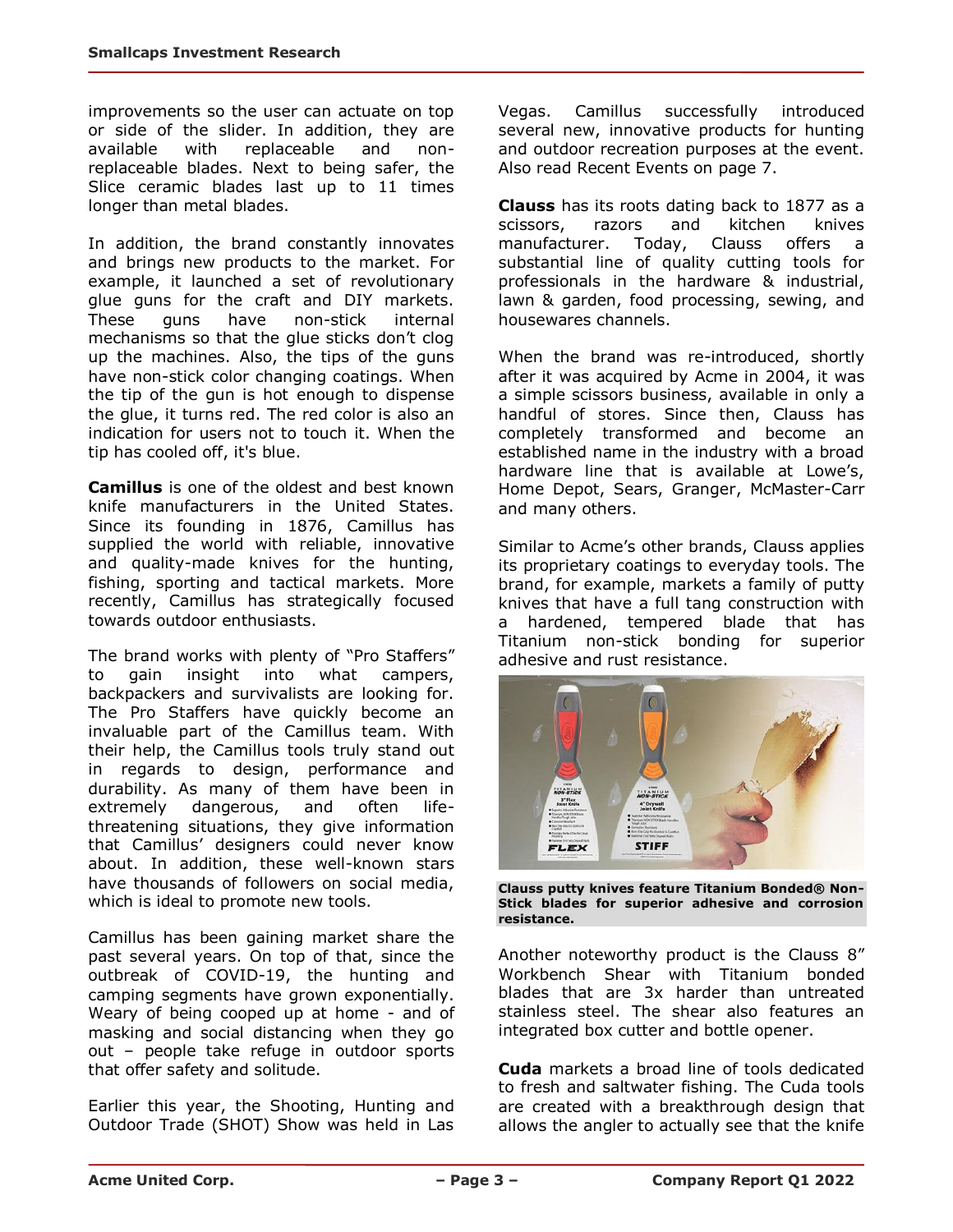has a full tang construction. Moreover, the tools are manufactured with Acme's patented Titanium Bonded technology making them three times harder than untreated options, and they're equipped with Aluminum Alloy and Tungsten Carbide, guaranteeing the ultimate in performance.

A factor that has helped gain the brand a solid name in the fishing community is the Cuda Pros. Right from the start, Cuda attracted several well-known fishermen to design, test and represent the brand. The stars of the National Geographic hit show "Wicked Tuna", star of the "Real Fishing Show" Bob Izumi, Mariko Izumi from "Hooking Up", and David Dudley two-time FLW Bass Champion all tested the initial tools extensively.

Since then, the Cuda Pro Staff has continued to grow to more than 40 ambassadors today. They continue to suggest improvements to prototype tools, so that when they go into production, the products are the best on the market. Also the promotion that the Pro Staff provides is priceless. One pro has close to 300,000 Twitter followers. So when he tweets information about Cuda, all his followers get to see it.

If there was a positive outcome regarding COVID-19, it's that more people went fishing than ever before. This year's ICAST edition, held in July, was a perfect illustration of that fact. Despite few international attendants, the show was a success for the Cuda brand. Good meetings were held with exciting customers such as Bass Pro and West Marine, but also with many smaller distributors. Many of the buyers were interested in the new products and some already scheduled placement for them.

**First Aid Only (FAO)** is a supplier of SmartCompliance first aid kits, refills, and safety products that meet regulatory requirements for a broad range of industries.

The business was founded in 1988 and pioneered consultative selling and support of first aid items to large corporate customers. It has since become a recognized industry leader. It was acquired by Acme United in June 2014.

FAO operates out of a modern 54,000 squarefoot facility in Vancouver, Washington where well over 100 people are employed. All of FAO's first aid kits are produced in the United States.

First Aid Only is especially known for its SmartCompliance kits. Most businesses are federally mandated to have first aid solutions that are compliant with OSHA as well as ANSI standards. These SmartCompliance first aid supply cabinets ensure that a business is covered.

The innovative design of the SmartCompliance first aid cabinet eliminates disorganized and missing supplies often seen within traditional first aid cabinets. As first aid products are used, the SmartTab ezRefill reminders notify a user when it's time to reorder so that supplies never run out when it matters most.



**SmartCompliance large metal ANSI B first aid cabinet without medications for food service delivers cost savings and a convenient replenishment system that keeps a business ANSI compliant.**

The First Aid Only SafetyHub app, which is available for both Apple and Android, provides a platform to manage and refill SmartCompliance cabinets. Users can search and scan barcodes on individual first aid products, as well as place requisitions for ANSI & OSHA compliant first aid kits. Features such as the "Physical Inventory Count" keeps users aware of which products to reorder and when to do so through inventory reminders.

At the most recent NSC Congress & Expo, the Retrofit Cabinet was introduced. This system, lets a company convert any brand first aid cabinet over 15" wide with three or more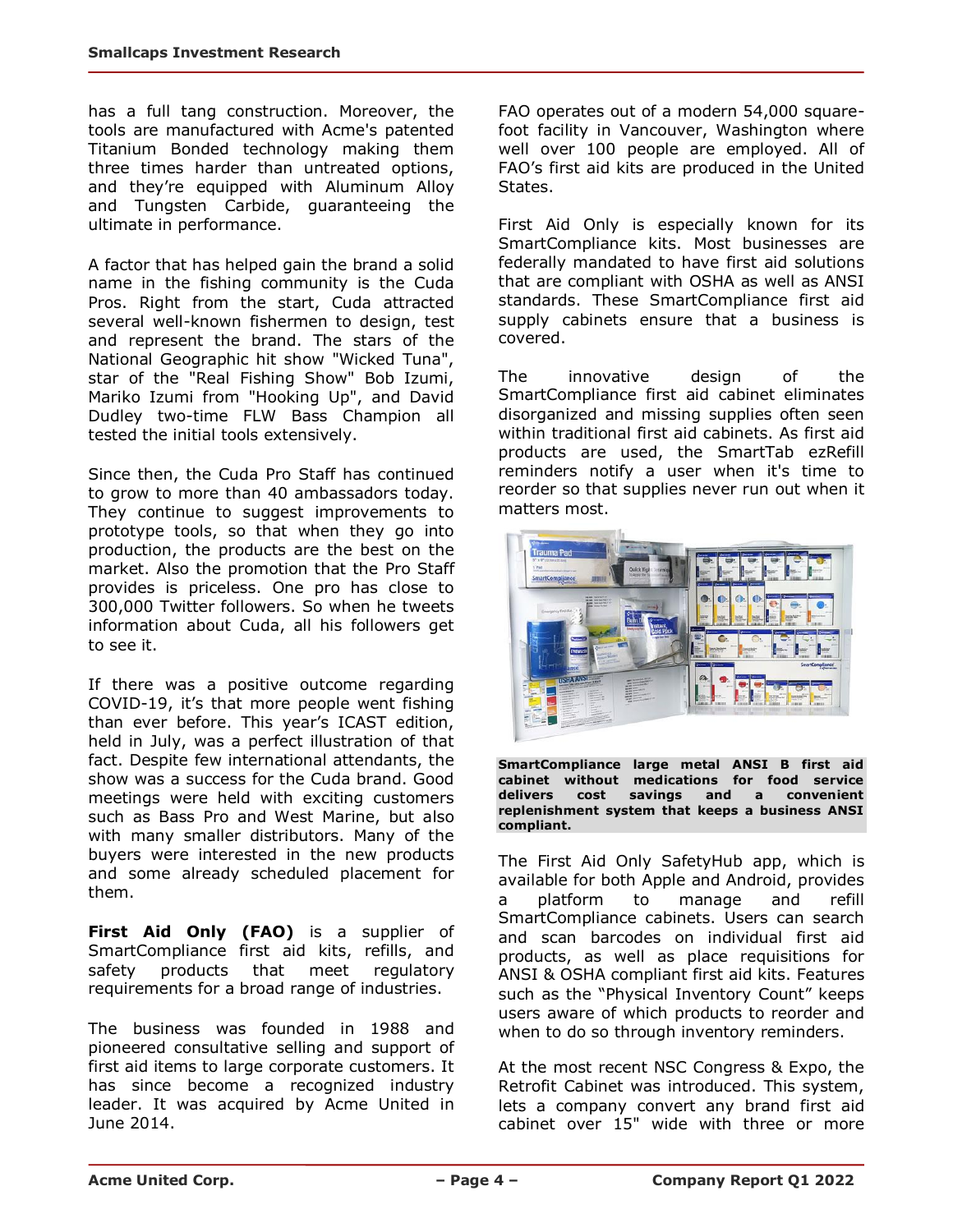SmartCompliance shelves, which consist of three fully-stocked grids and extra supplies to immediately make a cabinet ANSI B compliant. These grid inserts with individual refill boxes are easy to install into existing cabinets and help to eliminate cluttering.

In addition, First Aid Only launched new Bleeding Control kits at NSCs, which empower a bystander with the right tools to help those who are in an emergency situation to stop life-threatening blood loss before professional help arrives. FAO offers several kits that include hemostatic pressings, Israeli bandages, and the easy-to-use and effective SWAT-T™ "Stretch, Wrap, and Tuck" Tourniquet.

**PhysiciansCare** offers a wide assortment of first aid kits, emergency and disaster kits, kit refills, hearing, eye and head protection, and ergonomic supports and braces. It also carries a successful branded line of over-the-counter medications, including the active ingredients aspirin, acetaminophen and Ibuprofen, etc. PhysiciansCare's products are sold at Staples, Office Depot, United Stationers, Office Max and many others.

**Pac-Kit** sells first aid kits, industrial stations and refills, emergency medical travel and recreational kits for the industrial, safety, transportation and marine markets. The brand has a long and vivid history dating back to the 19th century. Its early first aid kits were chosen by global explorers like Captain Robert Scott, Admiral Peary and Theodore Roosevelt on their expeditions.

Pac-Kit is especially known for tailoring its products to meet user requirements and for rapid turnaround.

**Diamond Machining Technology (DMT)** is the world's leading innovator of manual diamond sharpening technology. It has around 30 employees and sells its products at chains such as Home Depot, Bass Pro Shops, Grainger, Fastenal, and Amazon. DMT manufactures all its products in the United States and exports worldwide to nearly 50 countries.

DMT is renowned for its polka dot pattern diamond surface products. It offers sharpening solutions for virtually every user, from do-it-yourselfers to professionals and large commercial operations.



**DMT continues to increase production to satisfy growing demand. However, more orders are coming in as the business continues to grow both in the U.S. and abroad.**

DMT's products differ significantly from those of its competitors. For example, DMT makes certain that each sharpening surface carries the most diamonds per square inch in the industry to guarantee long-lasting performance.

The uniformity of the diamond is also key to a sharpener's performance. DMT uses a proprietary process that ensures near-perfect consistency in grit size. The result is a micronized monocrystalline diamond that covers evenly across the sharpening surface to prove effective with every use, year after year.

Since Acme bought DMT in 2016, sales have continued to rise fast. New equipment and machinery was since installed to significantly expand its production capacity. More orders are coming in as the business continues to grow both in the U.S. and abroad.

**Spill Magic** manufactures a wide variety of spill pickup products that handle anything from liquid spills, hazardous material spills and even biohazard spills. It has two facilities, one in Santa Ana, CA and the other one in Smyrna, TN. Acme United acquired Spill Magic in February 2017.

Spill Magic's best-selling product is its nontoxic, non-flammable, lightweight absorbent that quickly removes any spilled liquid or semi-liquid of any origin. It turns the liquid into a dry powder almost immediately, while leaving no spill residue behind. It's safe for use around humans, animals, plants and the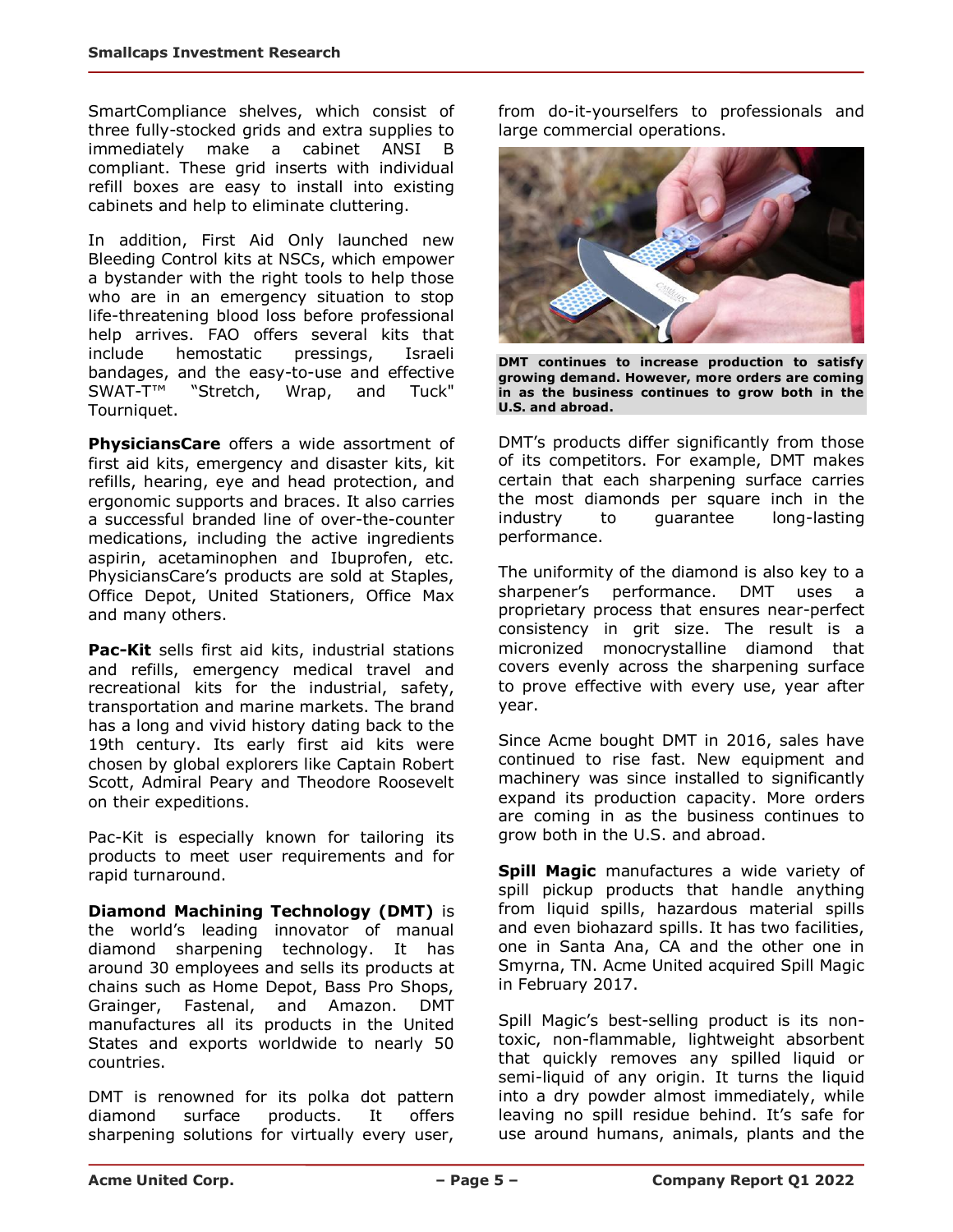environment; and will not damage cement, asphalt, carpet or any floor surface.

The Spill Magic absorbent is being used thousands of times every day in national and regional grocery, retail, big box, and countless other retail stores in the United States.

Spill Magic focusses on B2B customers, such as retail, grocery, restaurant, hotel chains and governmental agencies with the goal of reducing slip and fall accidents in their locations. Some of its customers include Target, McDonalds, and Wal-Mart. The latter, for example, uses Spill Magic products in each of its stores.

Early 2020, the Company opened up the Canadian first aid market thanks to the acquisition of **First Aid Central (FAC)**. Based in Laval, Canada, FAC produces and sells a complete line of first aid kits, refills, and safety products that cover all personal and industrial needs as well as provincial and federal regulations.

Although no acquisition price was disclosed, Acme did mention that FAC generated approximately C\$4.3 million in revenues in 2019. What made the acquisition so attractive – next to the financial aspect – was the fact that FAC held a valid Medical Device Establishment License issued by Health Canada. This helps to ensure that certain regulatory requirements and procedures are in place with regards to the medical products that FAC offers in Canada.

This license is hard to obtain and truly opened many doors in Canada for Acme United. After all, regulations regarding medical products are very strict and differ significantly country by country. As a result, several of Acme's multinational customers that already purchased first aid products in the United States, could now also be served in their Canadian branches.

Mid-December 2020, Acme United acquired the assets of **Med-Nap LLC.**, a Brooksville, Florida based manufacturer of alcohol prep pads, alcohol wipes, benzalkonium chloride wipes (BZK), antiseptic wipes, and other first aid products.

Also in this case no purchase price was disclosed. For 2020, Med-Nap had estimated revenues of \$4.9 million and EBITDA of \$1.0 million. The existing management of Med-Nap has remained on board.

What makes this acquisition for Acme even more interesting is that Med-Nap has an FDAregistered manufacturing facility where it produces all of its products. In fact, there are only a handful of companies that manufacture these types of products in the United States, which gives Acme two major advantages:

- First, it doesn't have to import these products anymore from China. With the emphasis on sourcing local getting stronger, this is important.
- **D** Second, having such a manufacturing facility at its disposal gives Acme the ability to manufacture all kinds of other tear-open packaging products, such as burn cream, etc.

Med-Nap sold its products directly to first aid suppliers and major retailers under private label and Med-Nap brands. Products are now also manufactured under the First Aid Only brand to include in first aid kits.

# RECENT EVENTS

#### Camillus Knives Makes Strong Return to In-Person SHOT Show

The return of the SHOT Show to Las Vegas, which was operated virtually last year due to the pandemic, was truly triumphant. In fact, this was the largest SHOT Show ever.

More than 2,400 companies displayed products and services in booths covering more than 800,000 square feet, an increase from the 692,000 square feet of the 2020 show.

SHOT is the fifth largest trade show held in Las Vegas and this year attracted buyers from all 50 states and from 100 countries worldwide. Some 13.9 miles of aisles lead to displays of firearms, ammunition, outdoor recreation, optics, targets, training and safety equipment, hunting accessories, and law enforcement gear.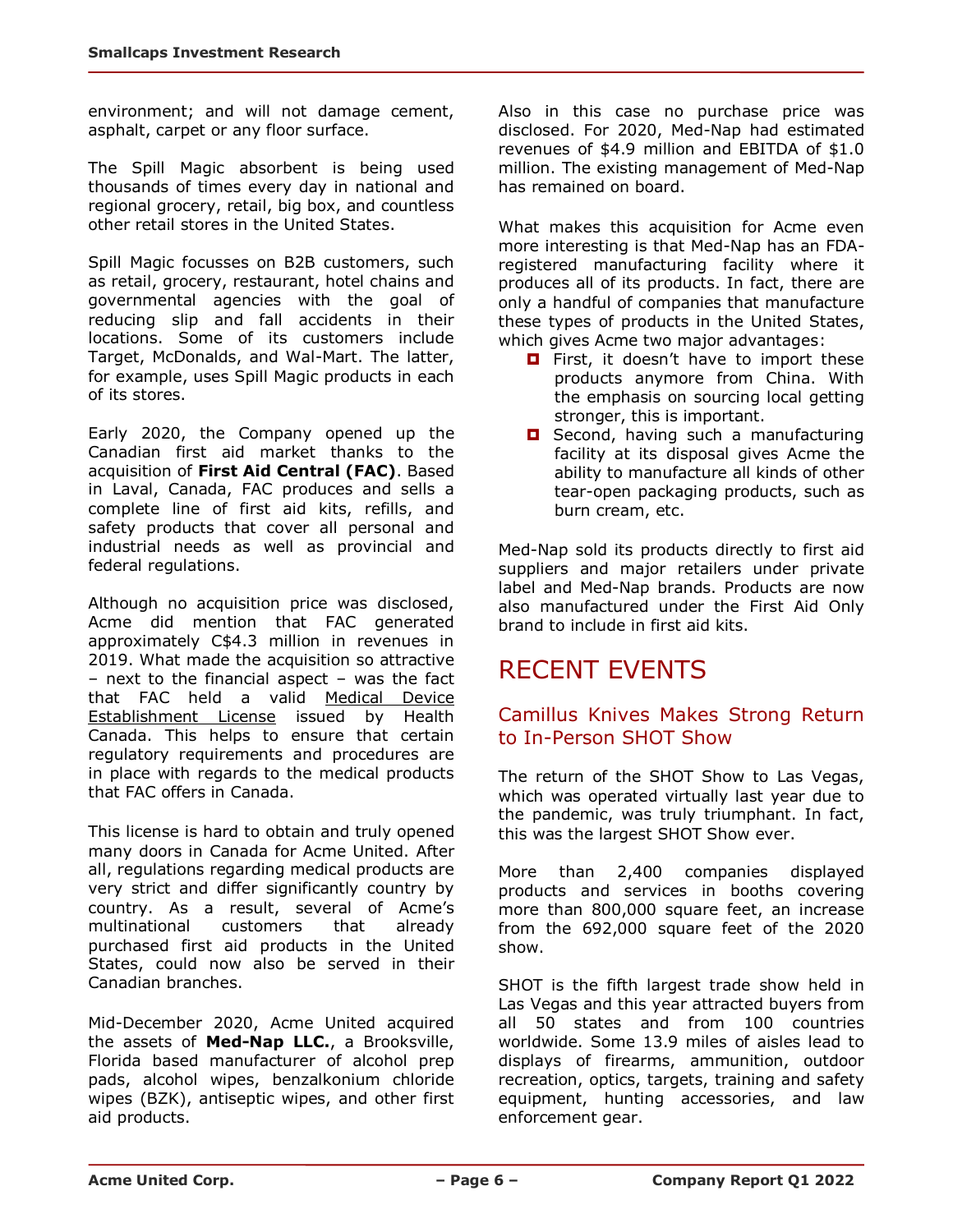Below are some of the Camillus knives and tools that were shown at the 2022 SHOT Show.

**Bushcrafter Mini:** The Camillus Bushcrafter Mini folding knife features a compact, yet robust, 6.75" blade. Crafted with 440 stainless steel and bonded with titanium, the Bushcrafter Mini is perfect for those seeking a balance between toughness, edge sharpness, and corrosion resistance. The Micarta handle is made of an extremely durable makeup of linen layers soaked in resin, then highly compressed and baked. This makes for a handle impervious to moisture or liquid, enduring and stable regardless of climate or conditions. The Bushcrafter Mini also features a convenient lockback system for secure storage and easy access.



**Bolt X**: The Bolt X 6.75" knife boasts the signature Camillus Cuda slide lock. The "Axis Lock" style works using a small, hardened spring loaded bar that moves back and forth in a slot made into both steel liners. Positioned at the rear of the blade, it extends on both sides of the knife, spanning the liners. The lock then engages a ramped tang portion of the blade when it is opened, securing the blade in place. The Bolt X makes for a wellrounded and reliable knife for any application.

**Chonk**: The Chonk 6.75" pocket knife, our personal fav, creates a striking balance between strength and portability. The Chonk's 440 stainless steel blade is bonded with Titanium that resists rust and corrosion and is up to 3X harder than untreated steel so the blade stays sharper, longer. The G10 handle is made of an extremely durable assemblage of fiberglass layers soaked in resin, then highly compressed and baked to become impervious to moisture or liquid. Finally, the knife features dual ball bearings for a smooth blade deployment.



**Marlinspike 2.0**: A multifunctional powerhouse, the Marlinspike 2.0 is crafted with titanium bonded, 440 stainless steel components, featuring both a folding blade and marlin spike. The Marlinspike 2.0 also features an ergonomic, G10 handle and an integrated dual locking system for the Marlin Spike, which can be deployed from its secure storage position to help loosen knots.

**Hawker Fixed Blade**: The Camillus Hawker Fixed Blade Knife features a powerful, 4" blade forged of 420 stainless steel. Additionally, thanks to the titanium bonding the blade will endure innumerable cuts and slashes before needing to be sharpened again. To compliment the Hawker's sturdy blade, the polypropylene (PP) and thermoplastic rubber (TPR) handle offers a lightweight grip solution without compromising physical durability. A Ballistic Nylon sheath is also included, so the blade can be protected from debris and other foreign objects when not in use.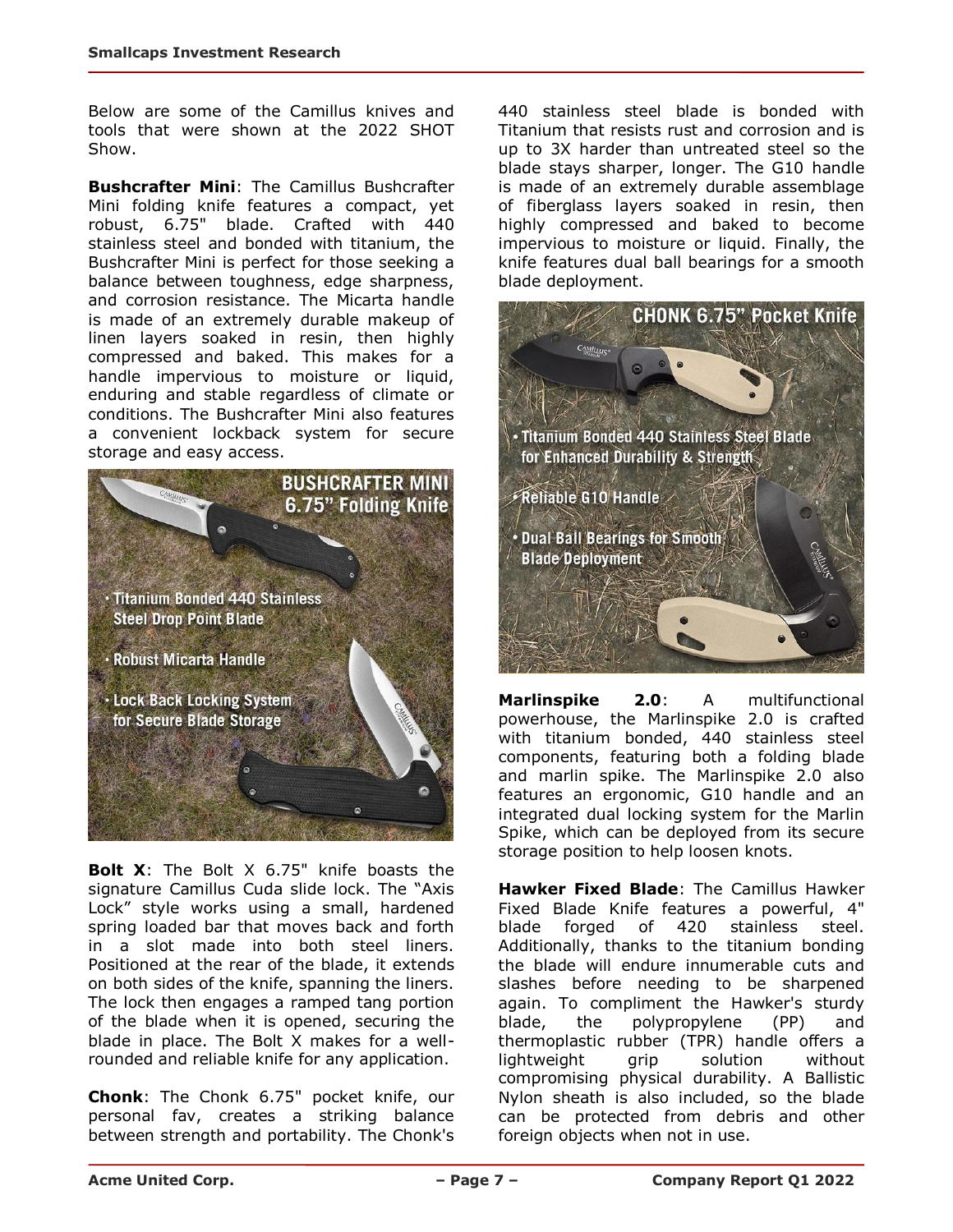Consumers will see the new products that were unveiled at the SHOT Show on retailers' shelves throughout the coming year. The knives and tools will also become available in Canada and Europe later this year.

Not only was it another successful year for the SHOT Show, but also for Camillus and DMT. Both brands received plenty of new orders and sales leads. Camillus and DMT are growing strong in the US and Europe, and thanks to the new products that were introduced at SHOT, growth is bound to continue.

# FINANCIALS

Acme reached sales of \$43.3 million for the quarter ended March 31, 2022, compared to \$43.5 million in the first quarter of 2021, a decrease of 1%. Net income for the first quarter of 2022 was \$830,000 or \$0.22 per diluted share for the quarter ended March 31, 2021, compared to \$2,046,000 or \$0.52 per diluted share, for the comparable period last year, a decrease of 59% in net income and 58% in diluted earnings per share.

| Amounts in \$000's                                                                                                                  | 03/31/22 03/31/21 |        |  |  |  |
|-------------------------------------------------------------------------------------------------------------------------------------|-------------------|--------|--|--|--|
| <b>Net Sales</b>                                                                                                                    | 43,333            | 43,525 |  |  |  |
| Cost of Goods Sold                                                                                                                  | 28,365<br>27,938  |        |  |  |  |
| S, G & A Expenses                                                                                                                   | 13,597            | 12,519 |  |  |  |
| <b>Income From</b><br><b>Operations</b>                                                                                             | 1,371             | 2,968  |  |  |  |
| Pre-Tax Income                                                                                                                      | 1,068             | 2,670  |  |  |  |
| Income Tax Expense                                                                                                                  | 238               | 624    |  |  |  |
| <b>Net Income</b>                                                                                                                   | 830               | 2,046  |  |  |  |
| Diluted Shares Outs.                                                                                                                | 3,848             | 3,911  |  |  |  |
| Diluted EPS                                                                                                                         | 0.22              | 0.52   |  |  |  |
| Selected income statement data for the quarters<br>ended March 31, 2022 and March 31, 2021.<br><b>Source: Company Press Release</b> |                   |        |  |  |  |

Gross margin was 34.5% in the first quarter of 2022 versus 35.8% in the first quarter of 2021. The lower gross margin was mainly due to cost inflation pressures as well as higher labor and transportation costs. Note that although prices for shipping containers has somewhat stabilized, they are still six times higher than they were a year ago, according to the Freightos Baltic Index. The Company was able to partially offset the higher costs by price increases.

### Stable Sales in All Segments

Acme United reports financial information on three separate business segments: the United States (including Asia), Canada and Europe.

For the first quarter of 2022, net sales in the **U.S. segment** decreased 1% compared to the same period in 2021 due to COVID-19 related supply chain disruptions.

| <b>Amounts in \$000's</b>                                                                                  | 01 2022 | Q1 2021 |  |  |  |
|------------------------------------------------------------------------------------------------------------|---------|---------|--|--|--|
| <b>U.S.</b>                                                                                                | 35,741  | 36,048  |  |  |  |
| Canada                                                                                                     | 3,615   | 3,333   |  |  |  |
| <b>Europe</b>                                                                                              | 3,977   | 4,144   |  |  |  |
| Sales per segment for the quarters ended March<br>31, 2022 and March 31, 2021. (Source: Company<br>Filing) |         |         |  |  |  |

**European** net sales for the first quarter of 2022 decreased 4% in U.S. dollars but increased 3% in local currency compared to the first quarter of 2021.

Net sales in **Canada** for the first quarter of 2022 increased 8% in both U.S. dollars and local currency compared to the same period in 2021, mainly due to higher sales of First Aid Central products, principally in the ecommerce channel.

#### Balance Sheet as of March 31, 2022

SG&A expenses for the first quarter of 2022 were \$13.6 million, or 31% of net sales compared with \$12.6 million or 29% of net sales for the same period of 2021.

The Company's bank debt less cash on March 31, 2022 was \$46.2 million compared to \$43.4 million on March 31, 2021. During the twelve-month period ended March 31, 2022, the Company distributed \$1.8 million in dividends on its common stock, repurchased \$1.5 million of common stock, and received forgiveness of its PPP loan of \$3.5 million.

The inventory increased by approximately \$11 million during the past twelve months primarily to offset the impact of potential supply chain interruptions related to COVID-19, as well as to anticipate the continued growth of the Company.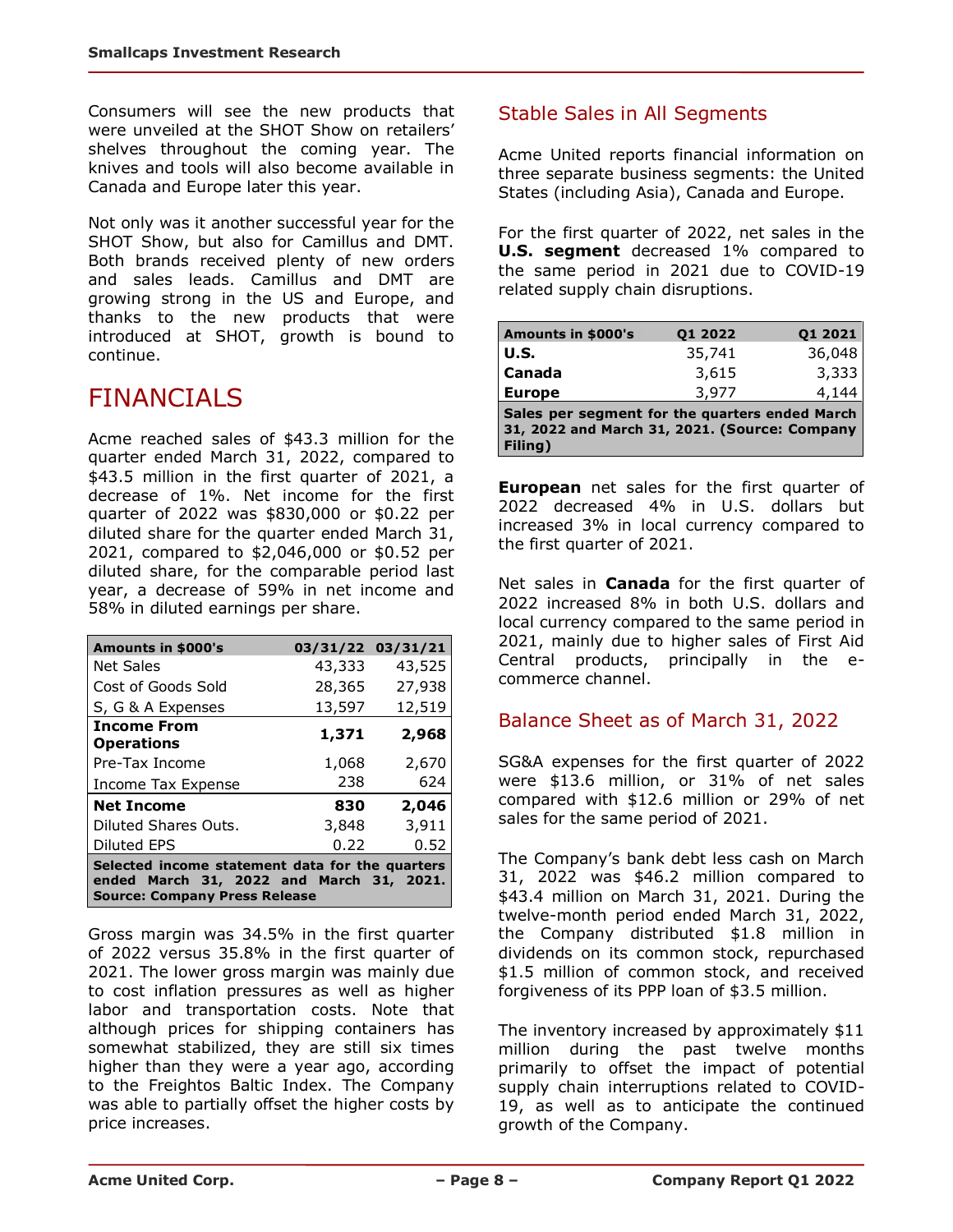| <b>Amounts in \$000's</b>                                                                                           | 03/31/22 | 03/31/21 |  |  |  |
|---------------------------------------------------------------------------------------------------------------------|----------|----------|--|--|--|
| Cash and Cash Eq.                                                                                                   | 5,307    | 3,857    |  |  |  |
| <b>Accounts Receivable</b>                                                                                          | 34,605   | 31,592   |  |  |  |
| Inventories                                                                                                         | 60,716   | 49,389   |  |  |  |
| <b>Total Current Assets</b>                                                                                         | 104,438  | 87,315   |  |  |  |
| Property & equipment                                                                                                | 23,887   | 21,138   |  |  |  |
| Intangible Assets, net                                                                                              | 16,888   | 18,361   |  |  |  |
| <b>Total Assets</b>                                                                                                 | 153,077  |          |  |  |  |
|                                                                                                                     |          |          |  |  |  |
| <b>Accounts Payable</b>                                                                                             | 8,323    | 8,151    |  |  |  |
| <b>Total Current Liabilities</b>                                                                                    | 21,275   | 20,673   |  |  |  |
| <b>Bank Debt</b>                                                                                                    | 40,151   | 40,626   |  |  |  |
| <b>Total Liabilities</b>                                                                                            | 75,304   | 70,687   |  |  |  |
|                                                                                                                     |          |          |  |  |  |
| Total Stockholder Equity                                                                                            | 77,773   | 64,627   |  |  |  |
| Selected balance sheet data for March 31, 2022<br>March 31, 2021. Source: Company<br>and<br><b>Press</b><br>Release |          |          |  |  |  |

# OUTLOOK & VALUATION

Although sales and earnings were down in the first of quarter compared with last year, it happened for a clear and understandable reason. Meanwhile, ports in China have partially or completely reopened and approximately half of the delayed orders have already been shipped, with more on the way.



**Acme United is currently receiving large inquiries for first aid kits and medical supplies, which may be related to the Ukraine war.**

At the same time, demand in the second quarter continues to be strong. Acme has received new orders for alcohol prep pads for the U.S. Army and there's a substantial first aid program to a mass market retailer, which will be shipped in Q2. In addition, the Company has received large inquiries for first aid kits and medical supplies, which may be related to the war in Ukraine. Moreover, there is lots of demand for cutting tools and Westcott school and office products, which is good news for the upcoming back-to-school season.

Finally, the Company continues to raise selling prices to offset increased product cost, wages and delivery expenses.

Although no earnings guidance for 2022 was given by the Company's management, they are projecting substantial growth with sales expected to reach well over \$200 million.

With sales expected to growth to over \$200 million in 2022, earnings should follow accordingly. As a result, Acme United is in for another record year.

### Valuation

Acme United competes with many companies in each market and geographic area. The major competitors in the cutting category are 3M and Fiskars Corporation, while Maped and Staedtler are the major competitors in the measuring category. In addition, the major competitor in the pencil sharpener category is Bostitch, and in the safety category Acme faces most competition from Johnson and Johnson.

Although there are many competitors, it's hard to identify a peer group of companies, because there's no other Company in exactly the same line of business as Acme United. Moreover, some of these other companies that engage in the Company's line-of-business do so through divisions or subsidiaries that are not publicly-traded.

For reason of comparison, we have placed the Company in the Housewares & Accessories industry. The average P/E ratio for a Company in that industry is 18.60x, down from an average P/E of 24.92x in our previous report.

No earnings guidance for 2022 was given by the Company's management, but they are projecting substantial growth with sales expected to reach well over \$200 million. When sales grow with, for example, 12.5% to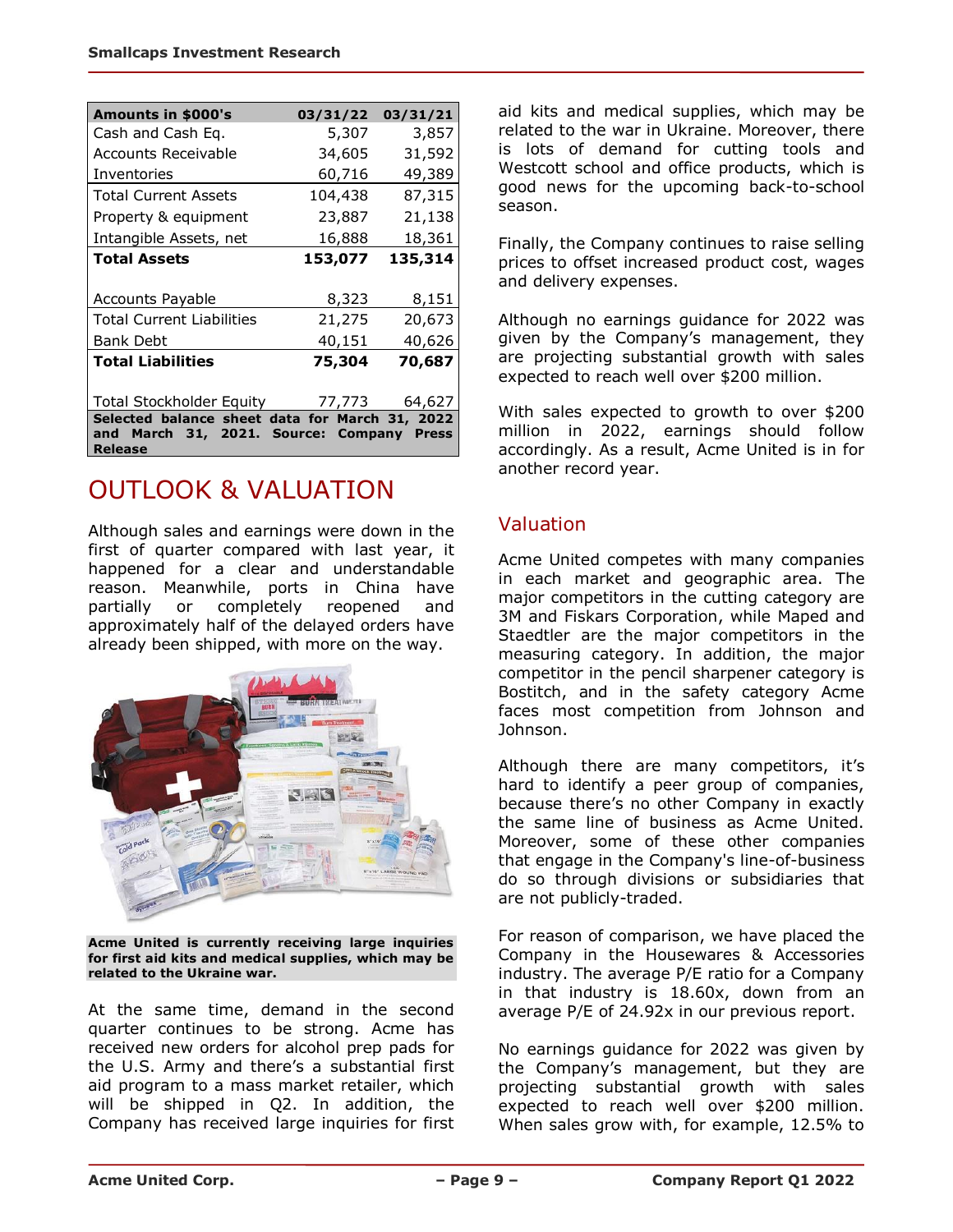\$205 million, earnings should follow that trend. This would mean that full year 2022 earnings reach \$2.89 per share.

Applying our full fiscal year EPS estimate of \$2.89, and the 18.60x P/E multiple from the peer group, we reach the following calculation: \$2.89 estimated EPS multiplied by  $18.60 = $53.75$ .

**Based on these calculations, we reiterate our buy recommendation for Acme United Corp. with a price target of \$53.75, which is 68% above today's stock price.** 

### SHARE DATA & OWNERSHIP

On May 5, 2022 Acme United had approximately 3,848,000 common shares outstanding. The principal owners of the Company's common stock are Capital Management Corp (12.7%), North Star Investment Management Corporation (10.4%), Walter Johnsen (7.9%), Dimensional Fund Advisors (4.6%) and Renaissance Technologies LLC (4.3%).

On November 12<sup>th</sup> 2021, Acme United announced that it had established a prearranged trading plan, as part of the Company's existing stock repurchase programs, in accordance with Rule 10b5-1 of the Securities Exchange Act. The Rule 10b5-1 trading plan will permit common stock to be repurchased over a twelve-month period, at times that the Company might otherwise be precluded from doing so under insider trading laws or self-imposed trading restrictions.

### MANAGEMENT

#### **WALTER C. JOHNSEN - CHAIRMAN AND CEO**

Mr. Johnsen has served as director since 1995 and as Chairman and Chief Executive Officer since November 30, 1995. Before joining the Company he was Vice Chairman and a principal of Marshall Products, Inc., a medical supply distributor.

#### **PAUL DRISCOLL - VICE PRESIDENT AND CFO, SECRETARY AND TREASURER**

Mr. Driscoll has served as Vice President and Chief Financial Officer, Secretary and Treasurer since October 2, 2002. Mr. Driscoll joined Acme as Director International Finance on March 19, 2001. From 1997 to 2001 he was employed by Ernest and Julio Gallo Winery including two years in Japan as Director of Finance and Operations. Prior to Gallo he served in several increasingly responsible positions in Sterling Winthrop Inc. in New York City and Sanofi S.A. in France.

#### **BRIAN OLSCHAN - PRESIDENT AND COO**

Mr. Olschan served as Senior Vice President of Sales and Marketing from September 10, 1996 until January 22, 1999. Effective January 23, 1999, he was promoted to President and Chief Operating Officer. From 1984 to 1996, he was employed by General Cable Corporation in various executive positions.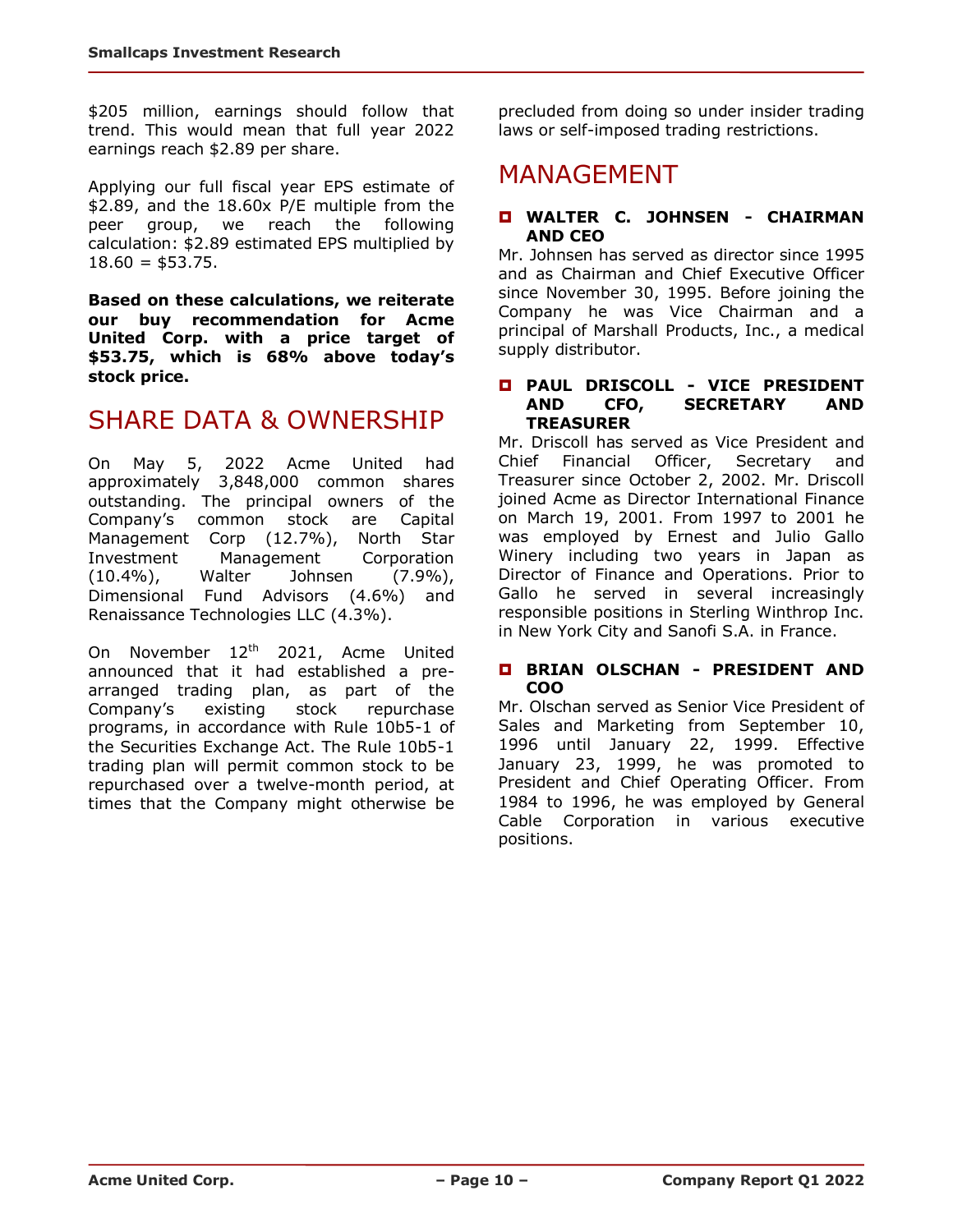# ANNUAL INCOME STATEMENT FY 2019 – 3M 2022

|                                 |                                               |         |                | All numbers in thousands |         |
|---------------------------------|-----------------------------------------------|---------|----------------|--------------------------|---------|
| <b>PERIOD ENDING</b>            |                                               | FY 2019 | <b>FY 2020</b> | FY 2021                  | FY 2021 |
| <b>Total Revenue</b>            |                                               | 142,457 | 164,003        | 182,088                  | 43,333  |
| Cost of Revenue                 |                                               | 90,456  | 104,408        | 117,287                  | 28,365  |
| <b>Gross Profit</b>             |                                               | 52,001  | 59,595         | 64,801                   | 14,968  |
|                                 |                                               |         |                |                          |         |
|                                 | <b>Operating Expenses</b>                     |         |                |                          |         |
|                                 | Selling, General and Administrative           | 43,572  | 48,182         | 52,030                   | 13,597  |
|                                 | Non Recurring                                 |         |                |                          |         |
|                                 | Others                                        |         |                |                          |         |
|                                 | <b>Total Operating Expenses</b>               | 43,572  | 48,182         | 52,030                   | 13,597  |
|                                 |                                               |         |                |                          |         |
| <b>Operating Income or Loss</b> |                                               | 8,429   | 11,413         | 12,771                   | 1,371   |
|                                 | Income from Continuing Operations             |         |                |                          |         |
|                                 | Total Other Income (Expenses) Net             | (98)    | (666)          | (196)                    | 2       |
|                                 | Earnings Before Interest And Taxes            | 8,331   | 10,746         | 12,575                   | 1,373   |
|                                 | Net Interest Expense                          | 1,788   | 919            | 908                      | 305     |
|                                 | <b>Income Before Tax</b>                      | 6,543   | 9,827          | 11,667                   | 1,068   |
|                                 | <b>Income Tax Expense</b>                     | 1,030   | 1,728          | 1,519                    | 238     |
|                                 | Net Income From Continuing Ops                | 5,513   | 8,098          | 10,148                   | 830     |
|                                 | Non-recurring Events                          |         |                |                          |         |
|                                 | <b>Discontinued Operations</b>                |         |                |                          |         |
|                                 | <b>Extraordinary Items</b>                    |         |                | $3,508*$                 |         |
|                                 | <b>Effect Of Accounting Changes</b>           |         |                |                          |         |
|                                 | Other Items                                   |         |                |                          |         |
| <b>Net Income</b>               |                                               | 5,513   | 8,098          | 13,656                   | 830     |
|                                 | Preferred Stock And Other Adjustments         |         |                |                          |         |
|                                 | <b>Net Income Applicable To Common Shares</b> | \$5,513 | \$8,098        | \$13,656                 | \$830   |

#### **Annual Income Statement FY 2019 – 3M 2022. Source: Company Filings**

**\*** In 2021, the U.S. small Business Administration forgave a \$3.5 million Paycheck Protection Program (PPP) loan. The year before, Acme United encountered numerous business and operational uncertainties resulting from the COVID-19 pandemic. The PPP loan was a key factor in enabling Acme to successfully meet the significant challenges that resulted from these uncertainties, including the Company's ability to avoid laying off any of its employees during the pandemic.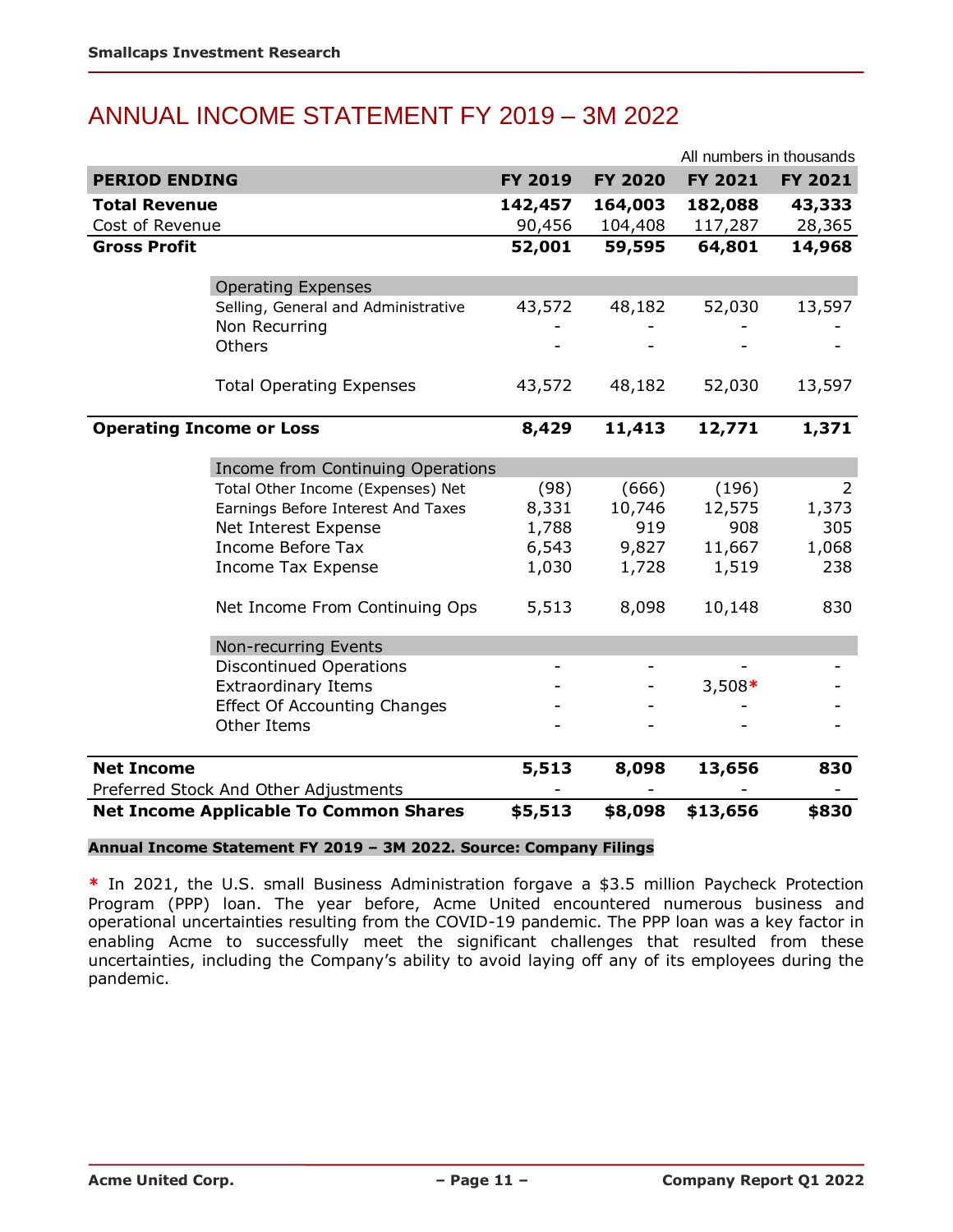

# US: ACU

#### Company Headquarters

55 Walls Drive, Suite 201 Fairfield, CT 06824 United States

#### Company Contact Information

Paul G. Driscoll, Chief Financial Officer Phone: +1 203-254-6060 Fax: +1 203-254-6019

#### About Smallcaps Investment Research

We're proud that Smallcaps Investment Research is recognized as one of the most trusted online sources on U.S. and Canadian small cap stocks. We've earned that trust because we only highlight stable, ethical companies to our visitors and newsletter subscribers. We focus on fundamentally undervalued companies with a market cap below \$100 million, and we have a special interest in stocks with a high potential, innovative product or service. Read our [About](http://smallcaps.us/about) for more information.

This Company Report is prepared and distributed by Smallcaps Investment Research.

Contact: [editor@smallcaps.us](mailto:editor@smallcaps.us)